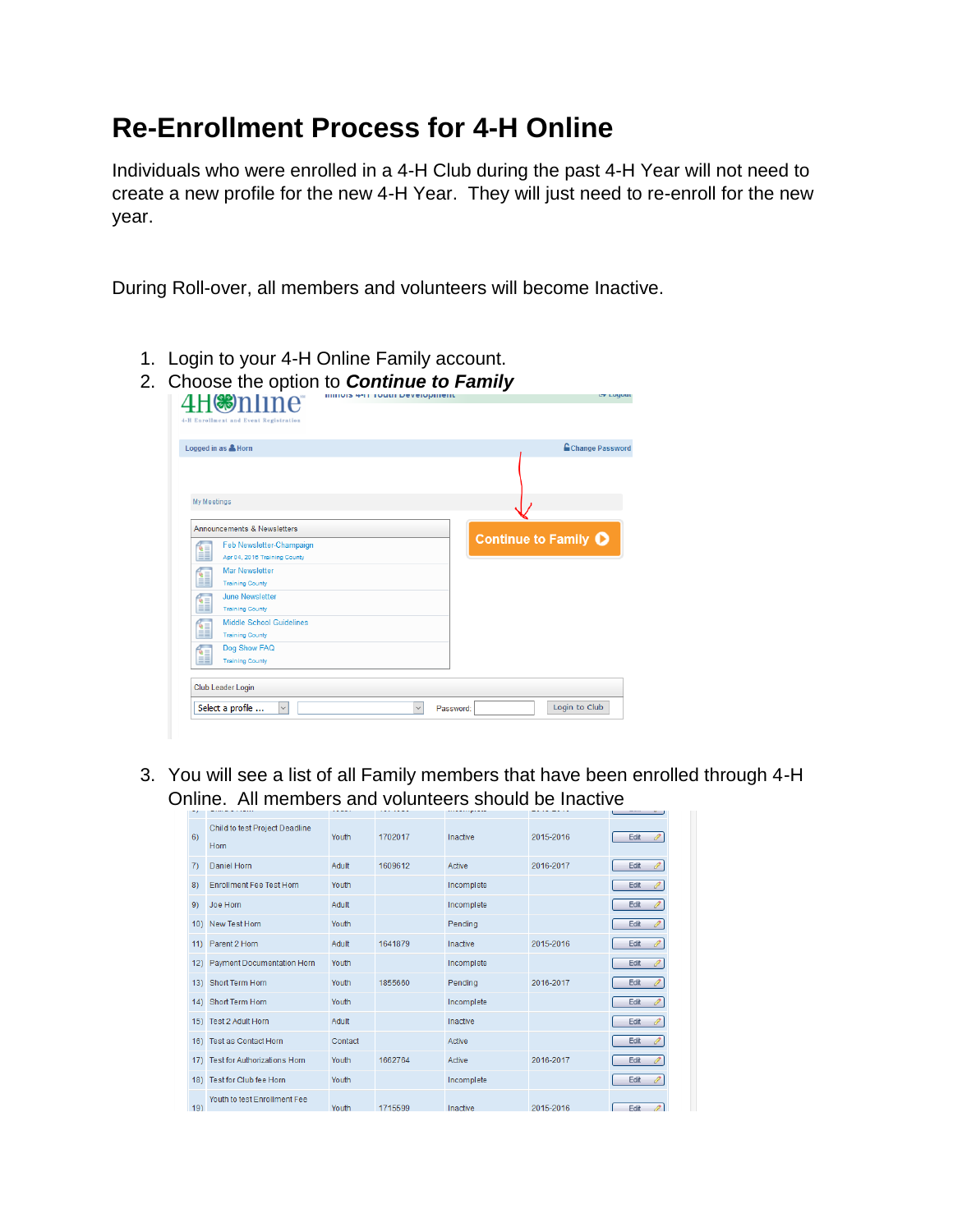- 4. Choose *Edit* for the person you wish to Re-Enroll.
- 5. You will see a summary screen of the information for the individual. At the bottom of the screen will be an option to *Enroll* for the new 4-H Year. Click on the button



- 6. After choosing to Enroll, the screen will come up with the information for the individual. Make any necessary changes.
- 7. The Authorizations will be cleared from the previous year, so it will be necessary to sign the Photo Release, Liability Waiver and Code of Conduct again for the new year.
- 8. When you get to the Participation tab, the member will still be in the same clubs as the previous year. If he/she will not be in the club again for the new year, Delete that club and select a new club or clubs.
- 9. Under the Projects portion of the Participation tab, the member will still be enrolled in the same projects from the previous year.**Select any new projects, and remove any that he/she will not continue**. Removing a project will not remove it from historical information.